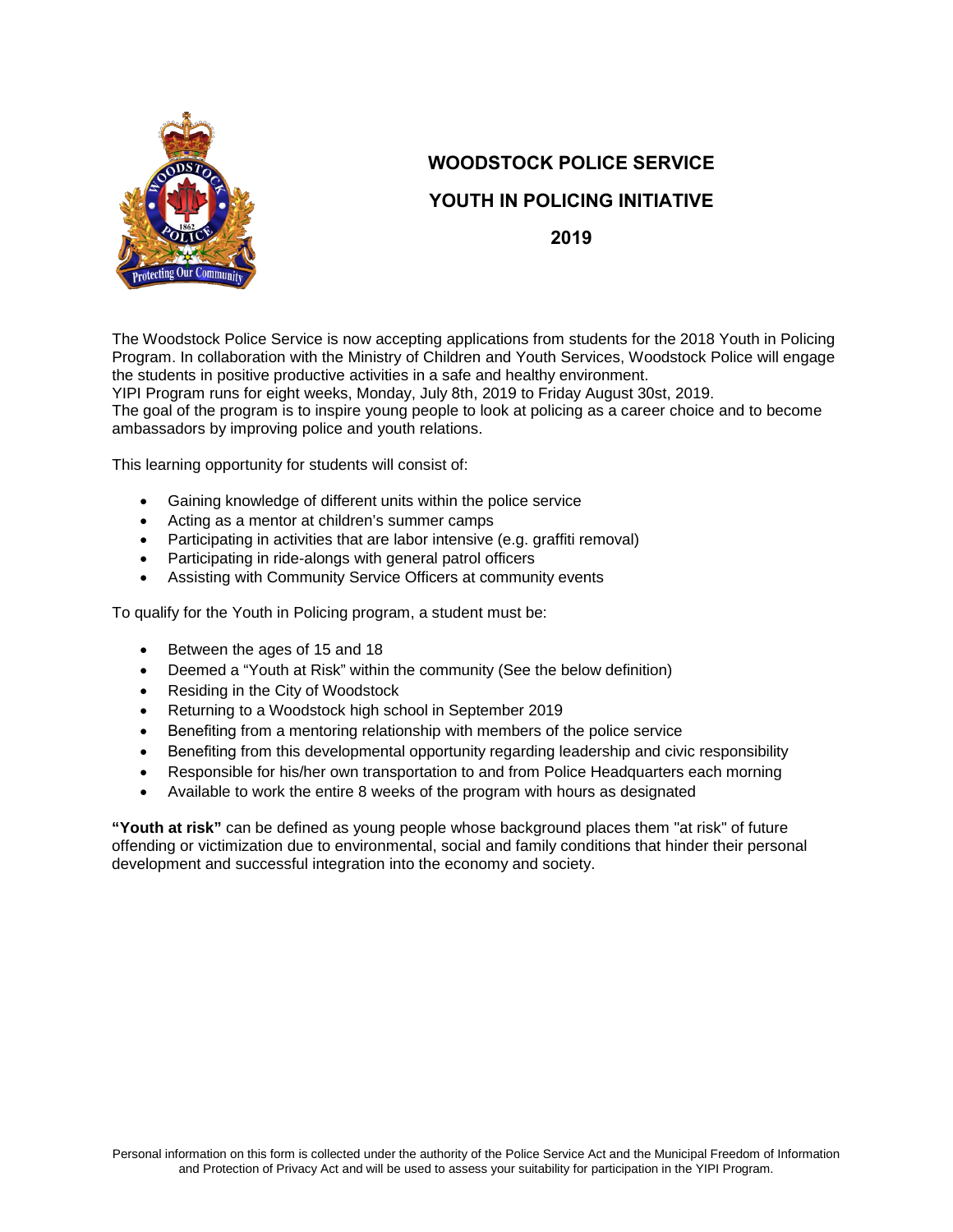#### **How to be considered for this exciting opportunity:**

• Students interested in being considered for the Youth in Policing Initiative 2019 must fill in the required Sections on the Application Package.

#### **Instructions:**

- 1. Follow the step by step instructions provided to ensure all the required documentation is submitted in your application package.
- 2. Application Packages can be printed, then filled in by hand, or filled in electronically, then printed. If you are submitting a handwritten application form, please print (black ink) and write in a neat and clear manner in all the mandatory sections. Applications with incomplete sections will not be considered. Applications can be delivered to the Woodstock Police Service, faxed to 519-421-2818, attention Inspector Marcia Shelton.
- 3. The Recommendation Form is to be completed by the applicant's reference.
- 4. The completed Application and Recommendation Form(s) can be returned to your Guidance contact.
- 5. All applications are due no later than Friday, May 24, 2019 at 4:00 pm.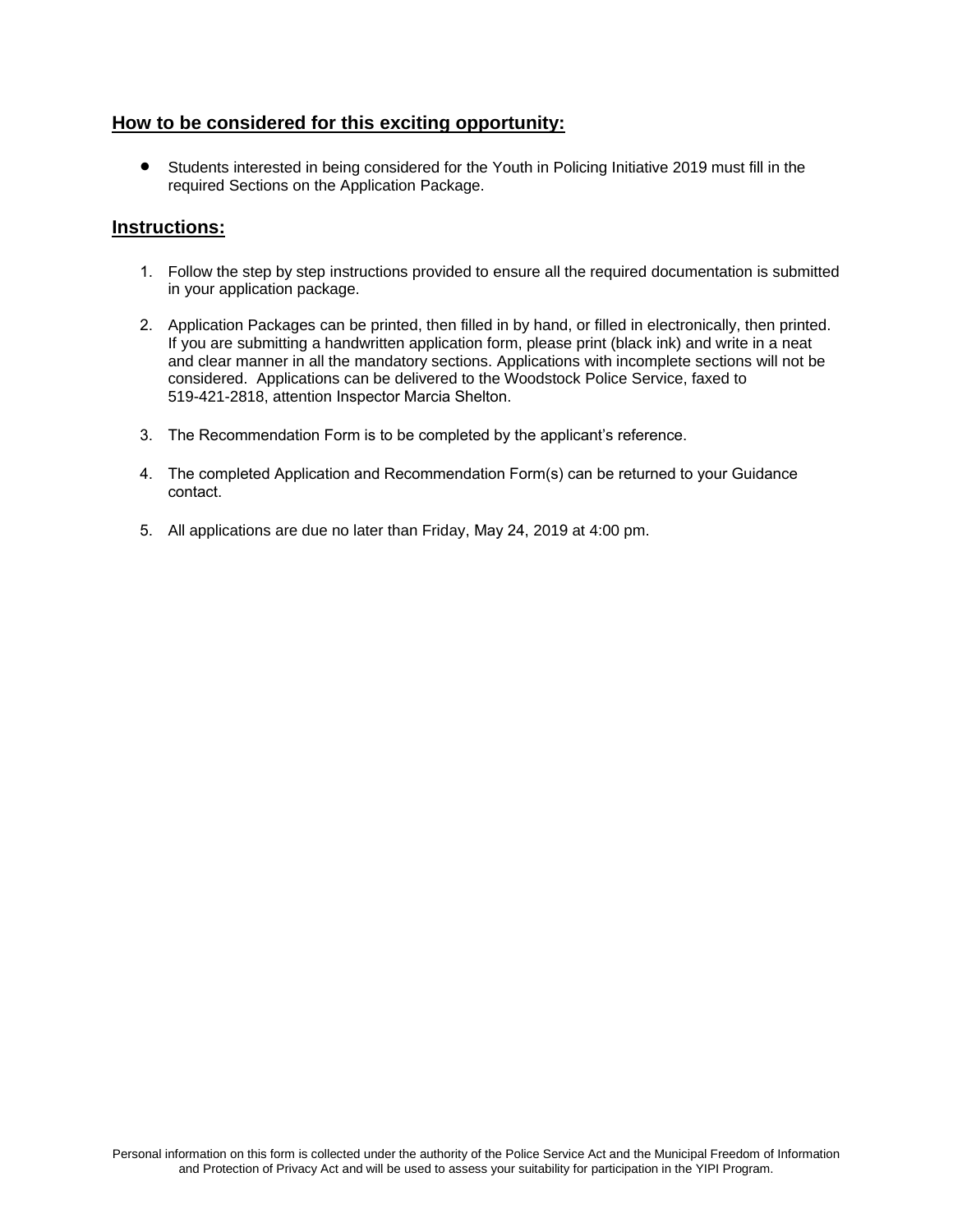#### **Personal Information**

| Last Name:                                                                                                                                                                                                     |               |                 | Gender                      |
|----------------------------------------------------------------------------------------------------------------------------------------------------------------------------------------------------------------|---------------|-----------------|-----------------------------|
| First Name:                                                                                                                                                                                                    |               | Male $\square$  | Female $\Box$               |
| Address                                                                                                                                                                                                        |               |                 | Date Of Birth (dd mmm yyyy) |
|                                                                                                                                                                                                                |               |                 |                             |
| City                                                                                                                                                                                                           |               | Province        | Postal Code                 |
| Home Phone:                                                                                                                                                                                                    | Cell Phone:   |                 |                             |
| E-Mail:                                                                                                                                                                                                        |               |                 |                             |
| Do you have a driver's license?                                                                                                                                                                                | Yes $\square$ |                 | No <sub>1</sub>             |
| If Yes, Please provide your driver's license number:                                                                                                                                                           |               |                 |                             |
| Do you understand that you are responsible for your own transportation to/from your assigned worksite?                                                                                                         |               |                 |                             |
| Yes $\square$                                                                                                                                                                                                  |               | No <sub>1</sub> |                             |
| Identify the method of transportation to/from Headquarters (615 Dundas Street, Woodstock)                                                                                                                      |               |                 |                             |
|                                                                                                                                                                                                                |               |                 |                             |
|                                                                                                                                                                                                                |               |                 |                             |
| Have you participated and completed a Youth in Policing Initiative in the past?                                                                                                                                |               | Yes $\square$   | No $\Box$                   |
| If yes, where did you complete the Youth in Policing Initiative?                                                                                                                                               |               |                 |                             |
| Any previous application for a YIPI student?<br>Yes $\Box$                                                                                                                                                     |               |                 | No <sub>1</sub>             |
| Have you ever been investigated or interviewed by a Police Service regarding any matter?                                                                                                                       |               |                 | No $\square$<br>Yes $\Box$  |
| If yes, to the above question, please explain in the below space provided and if you require additional space to                                                                                               |               |                 |                             |
| address the above question, please attach an additional sheet(s) to this application form.                                                                                                                     |               |                 |                             |
|                                                                                                                                                                                                                |               |                 |                             |
|                                                                                                                                                                                                                |               |                 |                             |
|                                                                                                                                                                                                                |               |                 |                             |
|                                                                                                                                                                                                                |               |                 |                             |
| Have you ever been convicted of any criminal offence for which no pardon has been granted? (This means any                                                                                                     |               |                 |                             |
| fine, period of imprisonment or period of probation offered by the court).                                                                                                                                     |               |                 |                             |
| Yes $\square$                                                                                                                                                                                                  |               | No <sub>1</sub> |                             |
| If yes, to the above question, please explain in the below space provided and if you require additional space to<br>address the above question, please attach an additional sheet(s) to this application form. |               |                 |                             |
|                                                                                                                                                                                                                |               |                 |                             |
|                                                                                                                                                                                                                |               |                 |                             |
|                                                                                                                                                                                                                |               |                 |                             |
|                                                                                                                                                                                                                |               |                 |                             |
|                                                                                                                                                                                                                |               |                 |                             |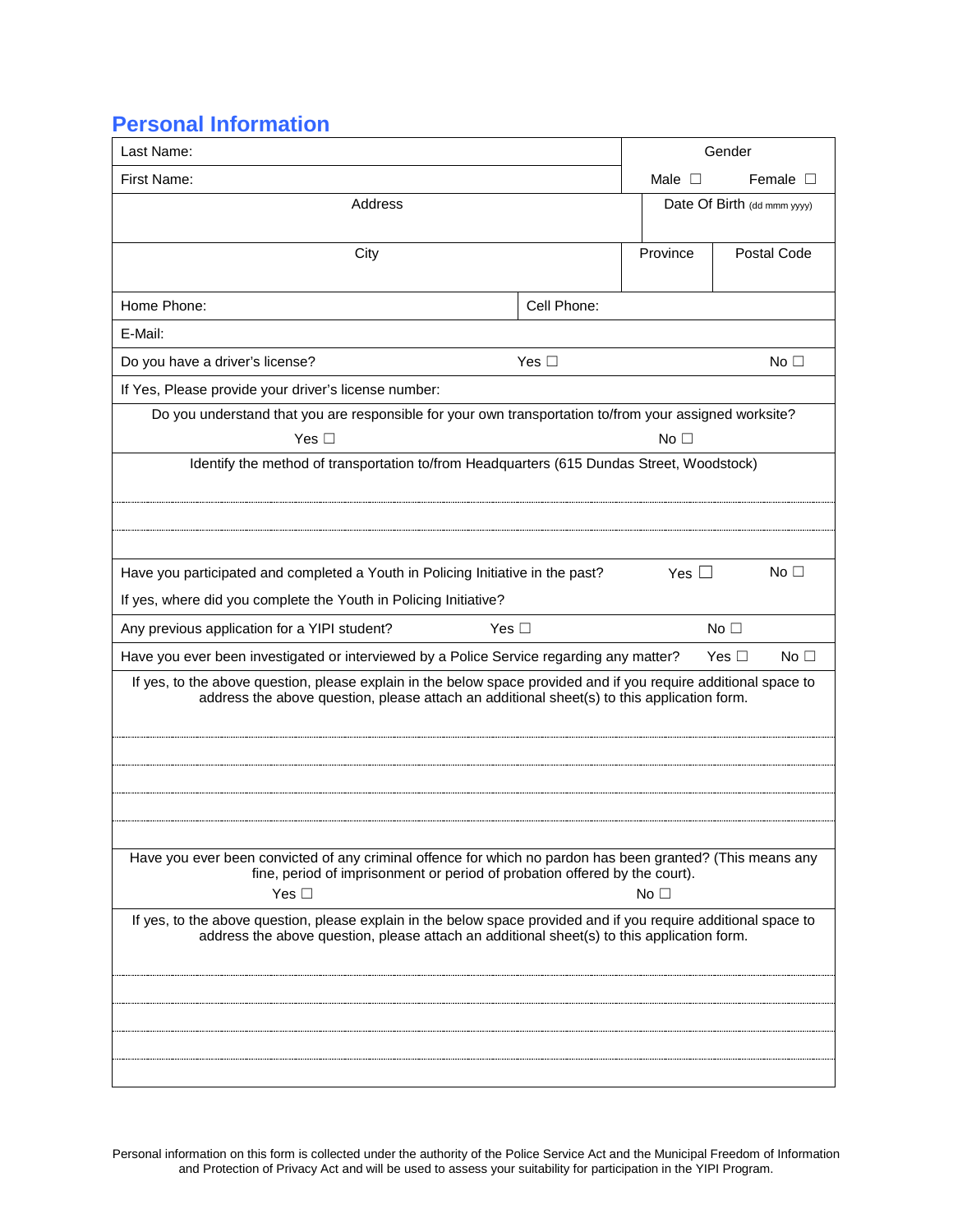#### **Education**

| Name and Address of Secondary School                                |       |  |
|---------------------------------------------------------------------|-------|--|
|                                                                     |       |  |
|                                                                     |       |  |
|                                                                     |       |  |
|                                                                     |       |  |
| Highest level/grade completed:                                      |       |  |
| Will you be returning to a Woodstock high school in September 2019? | Yes ⊡ |  |

### **Other Courses (e.g. First Aid / CPR), Workshops & Seminars**

| Name of course, workshop or seminar | Organization | Year Completed |
|-------------------------------------|--------------|----------------|
|                                     |              |                |
|                                     |              |                |
|                                     |              |                |
|                                     |              |                |
|                                     |              |                |

# **Employment History (Include Paid & Volunteer)**

| #1 Name and Address of Employer |                    |
|---------------------------------|--------------------|
|                                 |                    |
|                                 |                    |
|                                 |                    |
|                                 |                    |
| Telephone Number:               |                    |
|                                 | Date of Employment |
| From (dd mmm yyyy)              | To (dd mmm yyyy)   |
|                                 |                    |
|                                 | Duties             |
|                                 |                    |
|                                 |                    |
|                                 |                    |
|                                 |                    |
|                                 |                    |
| Reason For Leaving:             |                    |
| Name of Supervisor:             |                    |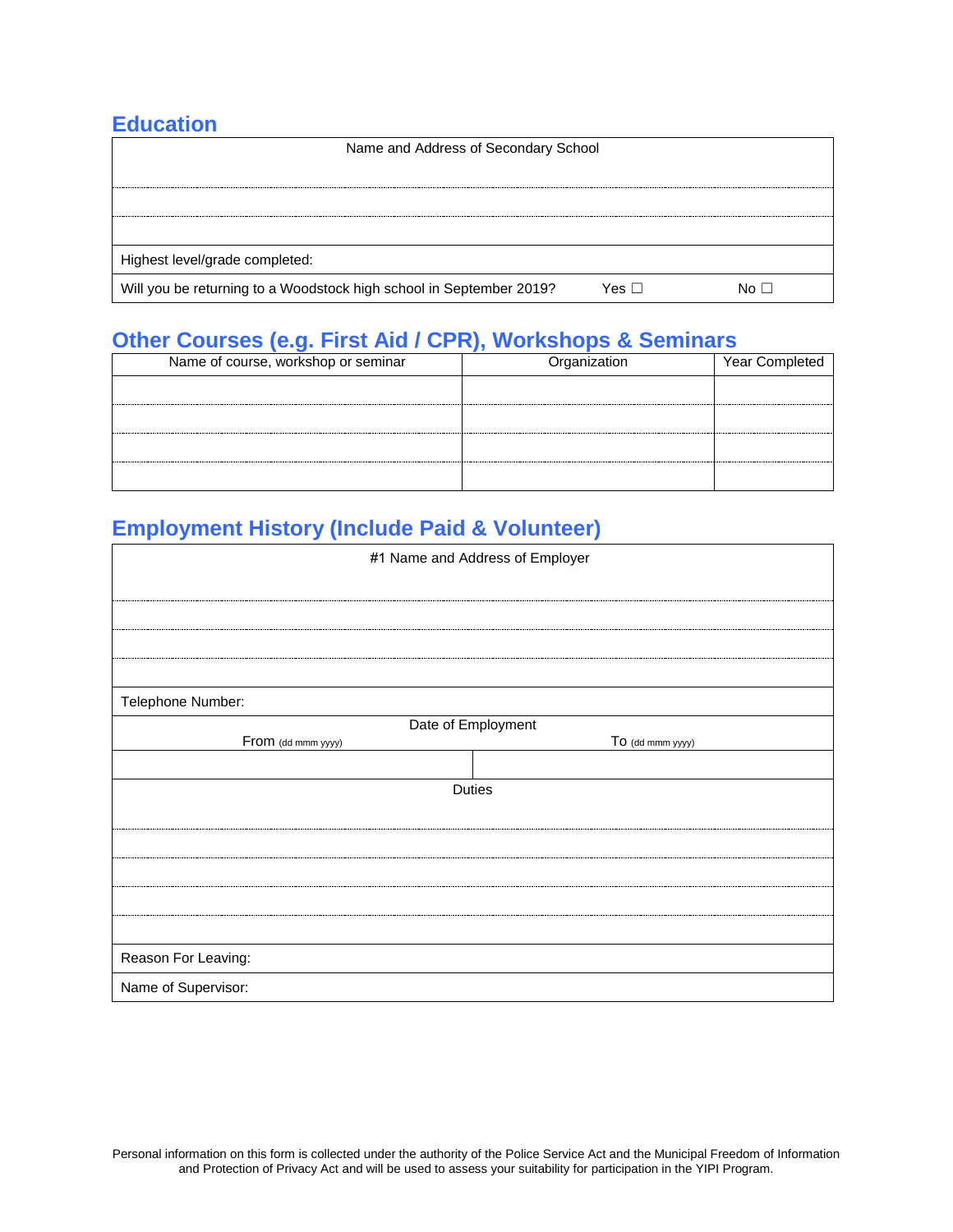| #2 Name and Address of Employer |                    |
|---------------------------------|--------------------|
|                                 |                    |
|                                 |                    |
|                                 |                    |
|                                 |                    |
| Telephone Number:               |                    |
|                                 | Date of Employment |
| From (dd mmm yyyy)              | To (dd mmm yyyy)   |
|                                 |                    |
|                                 | <b>Duties</b>      |
|                                 |                    |
|                                 |                    |
|                                 |                    |
|                                 |                    |
|                                 |                    |
| Reason For Leaving:             |                    |
| Name of Supervisor:             |                    |

| #3 Name and Address of Employer |                    |
|---------------------------------|--------------------|
|                                 |                    |
|                                 |                    |
|                                 |                    |
|                                 |                    |
| Telephone Number:               |                    |
|                                 | Date of Employment |
| From (dd mmm yyyy)              | To (dd mmm yyyy)   |
|                                 |                    |
|                                 | Duties             |
|                                 |                    |
|                                 |                    |
|                                 |                    |
|                                 |                    |
|                                 |                    |
| Reason For Leaving:             |                    |
| Name of Supervisor:             |                    |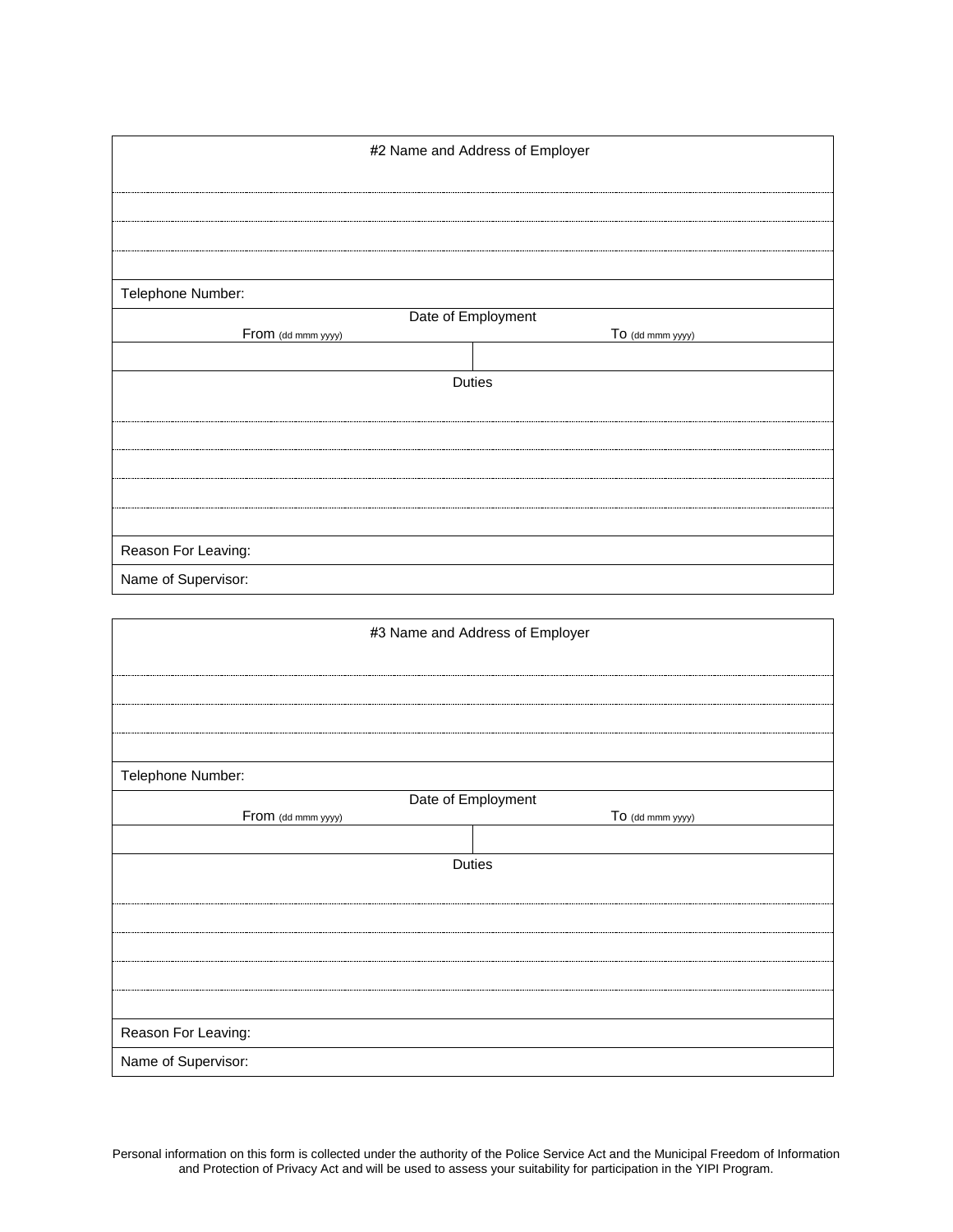# **Other Skills, Interests & Hobbies**

#### **References (Include at least 1 school reference)**

| Name | Relationship | Organization Address & Telephone Number |
|------|--------------|-----------------------------------------|
|      |              |                                         |
|      |              |                                         |
|      |              |                                         |
|      |              |                                         |
|      |              |                                         |

# **Security Check**

|                   | Please provide full information of parents or legal guardians plus brothers, sisters, step and half blood relatives |                                    |
|-------------------|---------------------------------------------------------------------------------------------------------------------|------------------------------------|
| First & Last Name | Relationship                                                                                                        | Current Address & Telephone Number |
|                   |                                                                                                                     |                                    |
|                   |                                                                                                                     |                                    |
|                   | --------------------------                                                                                          |                                    |
|                   |                                                                                                                     |                                    |
|                   |                                                                                                                     |                                    |
|                   |                                                                                                                     |                                    |
|                   |                                                                                                                     |                                    |

| Declaration of all individuals residing at your current address (please include all roommates and tenants) |              |
|------------------------------------------------------------------------------------------------------------|--------------|
| First & Last Name                                                                                          | Relationship |
|                                                                                                            |              |
|                                                                                                            |              |
|                                                                                                            |              |
|                                                                                                            |              |
|                                                                                                            |              |
|                                                                                                            |              |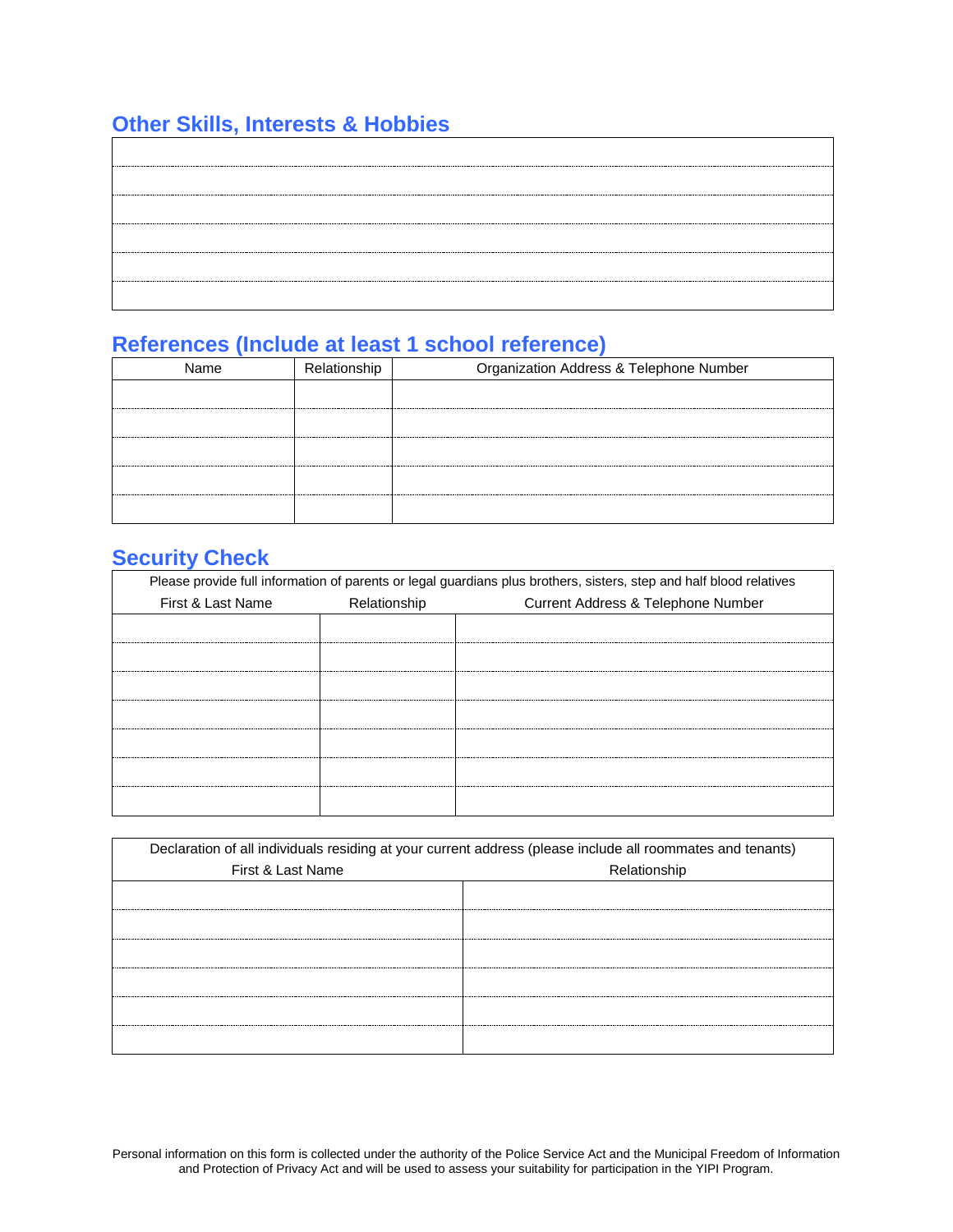# **Why You?**

If you require additional space to address any of the following questions, please attach an additional sheet(s) to this application form.

| How did you hear about the Youth in Policing Initiative?                                                      |
|---------------------------------------------------------------------------------------------------------------|
|                                                                                                               |
|                                                                                                               |
|                                                                                                               |
|                                                                                                               |
|                                                                                                               |
|                                                                                                               |
|                                                                                                               |
| In your own words, describe how you fit the definition requirements for a youth at risk within your community |
|                                                                                                               |
|                                                                                                               |
|                                                                                                               |
|                                                                                                               |
|                                                                                                               |
|                                                                                                               |
| What does the Youth in Policing Initiative mean to you?                                                       |
|                                                                                                               |
|                                                                                                               |
|                                                                                                               |
|                                                                                                               |
|                                                                                                               |
|                                                                                                               |
|                                                                                                               |
| Why are you interested in the Youth in Policing Initiative?                                                   |
|                                                                                                               |
|                                                                                                               |
|                                                                                                               |
|                                                                                                               |
|                                                                                                               |
|                                                                                                               |
|                                                                                                               |